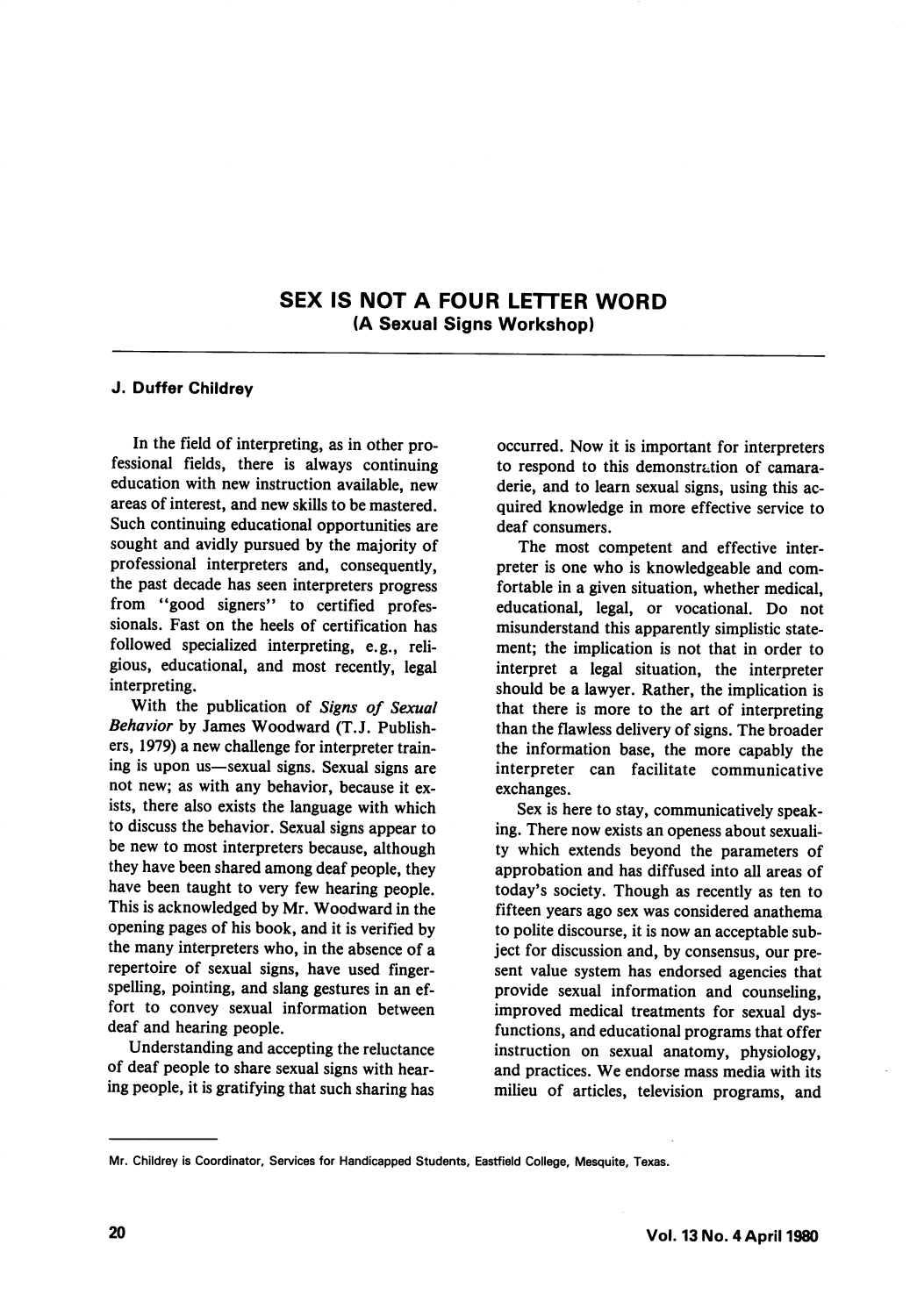movies containing sexual material. The sym biotic integration of human sexuality into the fabric of daily existence places an added res ponsibility on interpreters. As language facili tators, with the business of communication their "turf", they must not only be highly adept but be able to command appropriate and specific vocabulary for each area of human ac tivity and involvement.

Acknowledging that signs for sexual behavior are now available and agreeing that interpreters must exhibit a progressive profes sional attitude toward acquiring sexual signing skills, what is an effective training approach? I would suggest a Sexual Signs Workshop and I would like to share information on one such workshop recently hosted by the North Central Texas Registry of Interpreters for the Deaf and Eastfield College of the Dallas County Com munity College District.

## **Objectives**

The Sexual Signs Workshop was designed to provide area interpreters the basic training necessary to skillfully and appropriately inter pret sexual information from sign to voice (receptively) and from voice to sign (expres sively). Offered as a skill-building experience, the workshop encompassed three areas of learning—intellectual, attitudinal, and me chanical. Intellectual learning is what we label as academic learning; attitudinal learning is designated as behavioral learning; and mechanical learning is termed skill learning. Because each of the three areas is contiguous, they were addressed via a trans-situational approach.

We began the workshop recognizing certain basic tenets regarding the participants:

1. that each participant functions as a sexual/social being, possessing a pre-entry level of information about sexual termino logy, functioning and activity and;

2. coupled with such information are at titudinal and behavioral responses to sex uality. While the primary objective of the workshop was to provide instruction, secondary objectives included becoming more knowledgeable about sexual informa

tion and feeling more comfortable when in terpreting in situations requiring explicit sexual language.

## Methodology

Encompassing vicarious as well as experien tial participation, the workshop began with a series of desensitization exercises and followed with:

1. Videotaped sign demonstration;

2. Instruction (medical and anatomical definitions, regional variances in sign struc ture, systematic formational components of sexual signs and examples of usage);

3. Videotaped simulated interpreting situations (legal, medical, educational, counseling);

4. Roleplaying;

5. Evaluation.

The entire workshop was conducted via total communication and presenters, deaf and hearing, are professionals with training in human sexuality. The sign instructor is a train ed counselor, himself deaf, and he was deliber ately chosen as the instructor in order to reinforce the fact that sexual signs originated with and for the deaf populace. All videotapes were made using professionals, deaf consu mers, and an interpreter with comprehensive skills certification, a good command of sexual signs, and a wholesome non-judgemental atti tude towards the topics under discussion.

A wrap-up session allowed participants time to clarify information, to more informally interact with the workshop presentors, and to complete evaluation instruments.

Data obtained from the evaluation revealed that

- the workshop met expectations regarding the acquisition of sexual signing skills.
- the desensitization exercises were crucial to individual participation and facilitated both oral and signed communication.
- the videotapes contributed significantly to the effectiveness of the instruction.
- the role-playing and utilization of deaf con sumers, interpreters, professional counsel ors, and evaluators was appropriate to the